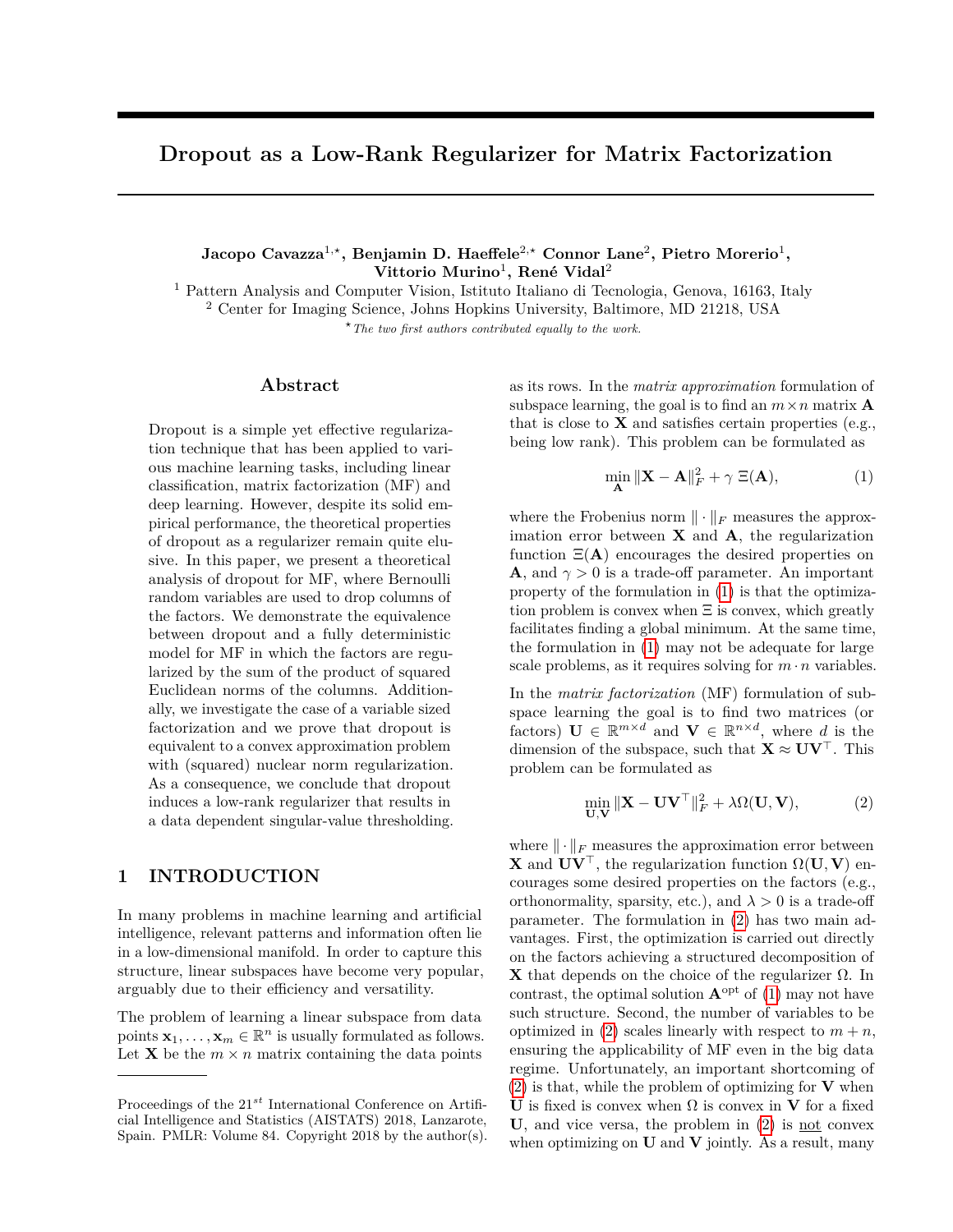challenges arise both in verifying whether a given local solution is globally optimal and whether algorithms are guaranteed to find globally optimal solutions.

These challenges have motivated a rich literature on the connections between matrix approximation [\(1\)](#page-0-0) and matrix factorization [\(2\)](#page-0-1) [\[21,](#page-8-0) [10,](#page-8-1) [4,](#page-8-2) [3,](#page-8-3) [17,](#page-8-4) [15,](#page-8-5) [18,](#page-8-6) [16\]](#page-8-7). For example, [\[16\]](#page-8-7) derives condition under which a local minimum for  $(2)$  gives a global minimum for  $(1)$  and  $(2)$ . In this paper, we further strengthen these connections by providing a theoretical analysis for MF with a particular type of regularizer called *dropout* [\[22,](#page-8-8) [32\]](#page-9-0).

Dropout is a popular algorithm for training neural networks that, at each training iteration, sets to zero the outputs of a fraction of the neural units and updates only the weights of the remaining units. Specifically, during dropout training each neural unit is associated with a Bernoulli random variable that specifies whether the unit is retained or suppressed. The expected value *θ* of the random variables is called the "retain probability". At each iteration of dropout training, a new training example/minibatch and a new set of Bernoulli random variables are drawn, the outputs of the suppressed units are set to zero, and the network weights corresponding to retained units are updated using a back-propagation step, while the remaining weights remain unchanged. During inference, no unit suppression is performed and all weights are rescaled by  $\theta$ . The latter stage can be interpreted as a model average up to certain approximations [\[32,](#page-9-0) [5,](#page-8-9) [6\]](#page-8-10).

Motivated by the significant efforts made to understand dropout as an implicit regularizer [\[36,](#page-9-1) [5,](#page-8-9) [6,](#page-8-10) [14\]](#page-8-11), in this paper, following [\[39,](#page-9-2) [19\]](#page-8-12), we study the theoretical properties of dropout for MF. Specifically, we study the following problem: given a data matrix **X**, we search for a factorization  $\mathbf{X} \approx \mathbf{U}\mathbf{V}^{\top}$ , where  $\mathbf{U} \in \mathbb{R}^{m \times d}$  and  $V^{n \times d}$ , that solves the following optimization problem

$$
\min_{\mathbf{U},\mathbf{V}} \mathbb{E}_{\mathbf{r}} \left\| \mathbf{X} - \frac{1}{\theta} \mathbf{U} \text{diag}(\mathbf{r}) \mathbf{V}^{\top} \right\|_{F}^{2}.
$$
 (3)

where  $\mathbf{r} \in \mathbb{R}^d$  is a random vector whose entries are i.i.d. Bernoulli( $\theta$ ) and  $\mathbb{E}_{\mathbf{r}}$  denotes the expected value with respect to **r**. The dropout formulation of MF in [\(3\)](#page-1-0) takes direct inspiration from the idea of suppressing "hidden units" in a neural network, and in the linear case of [\(3\)](#page-1-0) we suppress "columns" of the factorization. While in practice dropout for MF has shown solid performance [\[39,](#page-9-2) [19\]](#page-8-12), it is still unclear what sort of regularization it induces.

The contributions of this paper are the following:

- 1. We show that the standard dropout algorithm is a stochastic gradient descent method for solving [\(3\)](#page-1-0).
- 2. We show that dropout for MF [\(3\)](#page-1-0) is equivalent to

the following deterministic regularized MF problem

<span id="page-1-1"></span>
$$
\min_{\mathbf{U},\mathbf{V}} \left[ \|\mathbf{X} - \mathbf{U}\mathbf{V}^\top\|_F^2 + \frac{1-\theta}{\theta} \Omega_{\text{dropout}}(\mathbf{U}, \mathbf{V}) \right], \quad (4)
$$

where  $\Omega_{\text{dropout}}(\mathbf{U}, \mathbf{V}) = \sum_{k=1}^d \|\mathbf{u}_k\|_2^2 \|\mathbf{v}_k\|_2^2$ .

- 3. We show that if in the optimization problem in [\(4\)](#page-1-1) we also minimize with respect to the size *d* of **U** and **V**, while keeping the retain probability  $\theta$  constant, then  $\Omega_{\text{dropout}}$  promotes over-sized factorizations, that is, the larger *d*, the smaller the objective value.
- 4. We show that if the dropout rate is chosen as a particular increasing function of *d*, then  $\Omega_{\text{dropout}}$  acts as a low-rank regularization strategy. Specifically, we show that the optimization problem in [\(3\)](#page-1-0) is related to the following matrix approximation problem

<span id="page-1-2"></span>
$$
\min_{\mathbf{A}} \left[ \|\mathbf{X} - \mathbf{A}\|_F^2 + \gamma \|\mathbf{A}\|_{\star}^2 \right],\tag{5}
$$

where the squared nuclear norm  $\|\mathbf{A}\|_{\star}^{2}$  is used to induce low-rank factorizations.

5. We show that if **U**opt and **V**opt are globally optimal factors of [\(3\)](#page-1-0) using a dropout rate that depends on *d* with the size of *d* learned via the optimization, then  $\mathbf{A}^{\text{opt}} = (\mathbf{U}^{\text{opt}})(\mathbf{V}^{\text{opt}})^{\top}$  is a global optimum of  $(5)$ .

**Paper outline.** Section [2](#page-1-3) briefly reviews the literature related to dropout. Sections [3,](#page-2-0) [4](#page-3-0) and [5](#page-4-0) present our theoretical analysis. Section [6](#page-5-0) presents numerical simulations and Section [7](#page-6-0) provides concluding remarks.

#### <span id="page-1-3"></span>**2 RELATED WORK**

<span id="page-1-0"></span>The origins of dropout can be traced back to the literature on learning representations from input data corrupted by noise [\[9,](#page-8-13) [8,](#page-8-14) [30\]](#page-9-3). Since its original formulation [\[22,](#page-8-8) [32\]](#page-9-0), many algorithmic variations have been proposed [\[25,](#page-8-15) [7,](#page-8-16) [37,](#page-9-4) [24,](#page-8-17) [29,](#page-9-5) [1,](#page-8-18) [26\]](#page-8-19). Further, the empirical success of dropout for neural network training has motivated several works investigating its formal properties from a theoretical point of view. Wager et al. [\[36\]](#page-9-1) analyze dropout applied to the logistic loss for generalized linear models. Hembold and Long [\[20\]](#page-8-20) discuss mathematical properties of the dropout regularizer (such as non-monotonicity and non-convexity) and derive a sufficient condition to guarantee a unique minimizer for the dropout criterion. Baldi and Sadowski [\[5,](#page-8-9) [6\]](#page-8-10) consider dropout applied to deep neural networks with sigmoid activations and prove that the weighted geometric mean of all of the sub-networks associated with the retained units at each iteration can be computed with a single forward pass. Wager et al. [\[35\]](#page-9-6) investigate the impact of dropout on the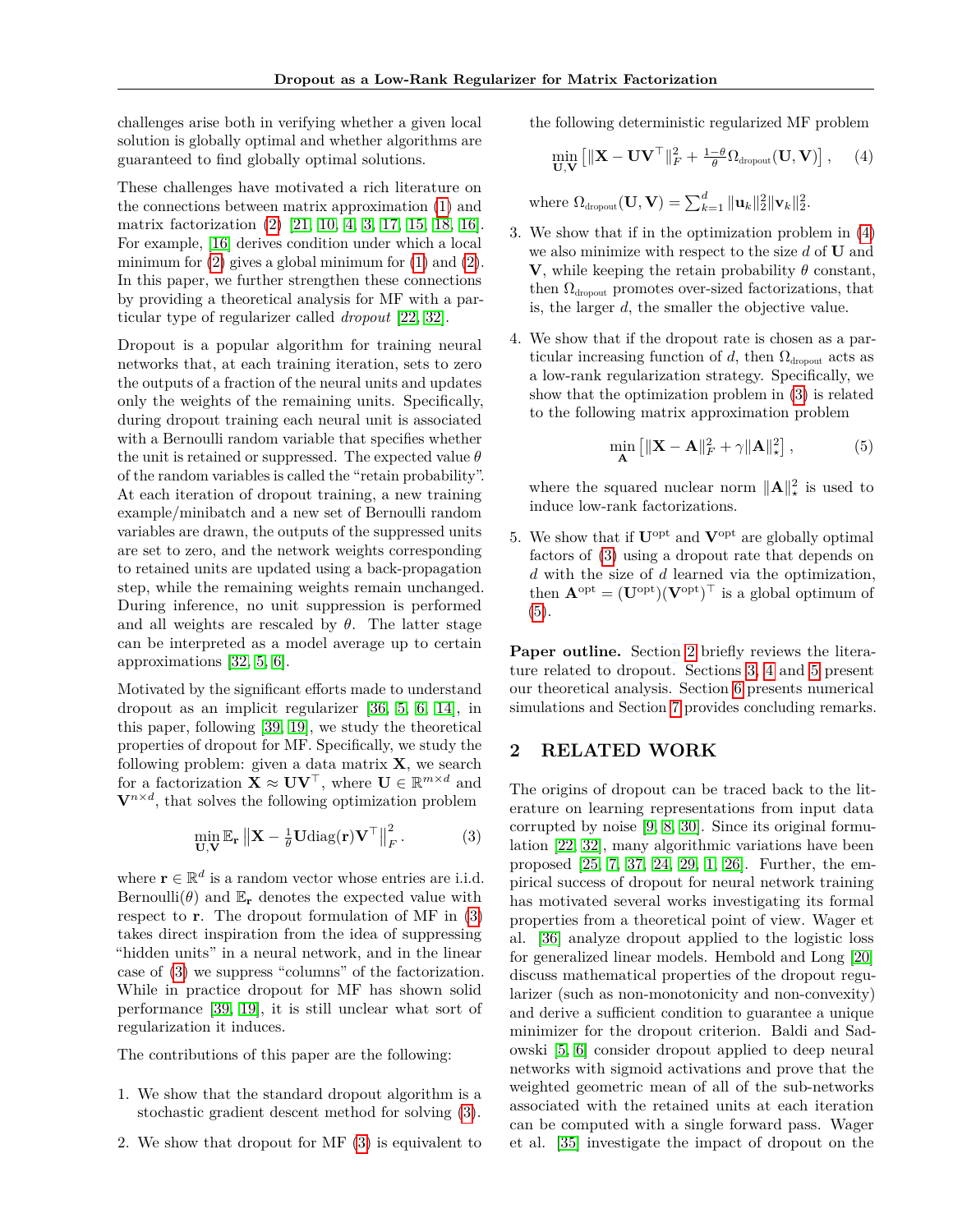generalization error in terms of the bias-variance tradeoff. Gal and Ghahramani [\[14\]](#page-8-11) study the connections between dropout training and inference for deep Gaussian processes. Many of these prior theoretical results required simplifying assumptions, and thus the results hold only in an approximate sense [\[36,](#page-9-1) [20,](#page-8-20) [5,](#page-8-9) [6,](#page-8-10) [14\]](#page-8-11). In contrast, our work characterizes the regularizer induced by dropout for MF in an analytical manner.

In the context of MF, only a few works have investigated the dropout criterion. He et al. [\[19\]](#page-8-12) leverage the formal analogy between MF and shallow neural networks, which inspires the use of dropout as a regularizer. Zhai and Zhang [\[39\]](#page-9-2) provide some theoretical analysis for dropout for MF, but only as an argument to unify MF and encoder-decoder architectures. None of these works study the formal properties of dropout as a regularizer and our paper aims at filling this gap.

## <span id="page-2-0"></span>**3 DROPOUT FOR MATRIX FACTORIZATION**

Given an  $m \times n$  matrix **X**, we consider the problem of approximating **X** as the product  $\mathbf{U}\mathbf{V}^{\top}$ , where **U** is  $m \times d$  and **V** is  $n \times d$ , and the size *d* of the factors is assumed fixed throughout this section. Following [\(3\)](#page-1-0), we formulate this MF problem as one of minimizing

$$
f(\mathbf{U}, \mathbf{V}) = \mathbb{E}_{\mathbf{r}} \left\| \mathbf{X} - \frac{1}{\theta} \mathbf{U} \text{diag}(\mathbf{r}) \mathbf{V}^\top \right\|_F^2, \qquad (6)
$$

where  $\mathbf{r} = [r_1, \ldots, r_d]$  is a random vector whose elements are assumed to be i.i.d. as  $r_i \sim \text{Bernoulli}(\theta)$ . We assume  $0 < \theta < 1$  $0 < \theta < 1$  to avoid trivial or degenerate cases.<sup>1</sup>

To see why the minimization of *f* can be achieved using a strategy akin to dropout for neural network training, observe that if we use a gradient descent strategy to minimize f, the gradient of the expected value is equal to the expected value of the gradient, i.e.

$$
\nabla f(\mathbf{U}, \mathbf{V}) = \mathbb{E}_{\mathbf{r}} \nabla \left\| \mathbf{X} - \frac{1}{\theta} \mathbf{U} \text{diag}(\mathbf{r}) \mathbf{V}^{\top} \right\|_{F}^{2}.
$$
 (7)

Therefore, the evaluation of  $\nabla$   $\|\mathbf{X} - \frac{1}{\theta} \mathbf{U} \text{diag}(\mathbf{r}) \mathbf{V}^\top \|$ 2 *F* at a particular sample of **r** provides an unbiased estimate of  $\nabla f$ . This leads to the stochastic gradient descent (SGD) scheme shown in Algorithm [1,](#page-2-2) where the expected gradient at each iteration is replaced by the gradient for a fixed sample **r**. Notice that columns of **U** and **V** for which  $r_i = 0$  are suppressed when evaluating the matrix product. Notice also that columns of **U** and **V** for which  $r_i = 1$  are updated according to the SGD rule, while columns of **U** and **V** for which  $r_i = 0$ are not updated. This is analogous to dropout training for a neural network with a single hidden layer.

| Algorithm 1: Dropout training for MF with fixed $d$              |
|------------------------------------------------------------------|
| for $t = 1, 2, \ldots$ do                                        |
| Sample $\mathbf{r}^t$ element-wise from a Bernoulli( $\theta$ ). |

1

\nCompute gradient directions

\n
$$
\begin{bmatrix}\n\partial \mathbf{U}^t \\
\partial \mathbf{V}^t\n\end{bmatrix} = \begin{bmatrix}\n(\frac{1}{\theta} \mathbf{U}^t \text{diag}(\mathbf{r}^t) \mathbf{V}^{t\top} - \mathbf{X}) \mathbf{V}^t \\
(\frac{1}{\theta} \mathbf{U}^t \text{diag}(\mathbf{r}^t) \mathbf{V}^{t\top} - \mathbf{X})^\top \mathbf{U}^t\n\end{bmatrix} \quad (8)
$$
\nwith respect to **U** and **V**, respectively.

\n4

\nUpdate the factors

\n
$$
\begin{bmatrix}\n\mathbf{U}^{t+1} \\
\mathbf{V}^{t+1}\n\end{bmatrix} = \begin{bmatrix}\n\mathbf{U}^t \\
\mathbf{V}^t\n\end{bmatrix} - \frac{2\epsilon_t}{\theta} \begin{bmatrix}\n\partial \mathbf{U}^t \\
\partial \mathbf{V}^t\n\end{bmatrix} \text{diag}(\mathbf{r}^t), \quad (9)
$$
\n5

\nend

<span id="page-2-2"></span>The discussion so far shows that Algorithm [1](#page-2-2) is an SGD scheme applied to the MF problem in [\(3\)](#page-1-0) that is akin to the dropout algorithm proposed in [\[22,](#page-8-8) [32\]](#page-9-0). Since during training Algorithm [1](#page-2-2) drops columns of the factorization, it is natural to ask whether this induces some redundancy or low-rank regularization on the solution, or perhaps it induces some ensemble averaging as in the case of neural networks.

In what follows, we seek to study the theoretical properties of dropout for MF, with the goal of understanding what type of regularization it induces. The following theorem shows that the optimization problem solved by dropout [\(3\)](#page-1-0) is equivalent to the deterministic MF problem in [\(2\)](#page-0-1) with  $\lambda = \lambda_{\text{dropout}} \doteq \frac{1-\theta}{\theta}$  and the regularizer  $\Omega$  chosen as the sum of the product of the squared Euclidean norms of the columns of **U** and **V**.

<span id="page-2-3"></span>**Theorem 1.** *For any*  $\theta$ *,* **U***,***V** *and* **X***, we have* 

$$
\mathbb{E}_{\mathbf{r}} \|\mathbf{X} - \frac{1}{\theta} \mathbf{U} \text{diag}(\mathbf{r}) \mathbf{V}^{\top} \|_{F}^{2}
$$
(10)  
=\|\mathbf{X} - \mathbf{U} \mathbf{V}^{\top} \|\_{F}^{2} + \frac{1 - \theta}{\theta} \underbrace{\sum\_{k=1}^{d} \|\mathbf{u}\_{k}\|\_{2}^{2} \|\mathbf{v}\_{k}\|\_{2}^{2}}\_{\Omega\_{\text{dropout}}(\mathbf{U}, \mathbf{V})}

*Proof.* The well known equality  $\mathbb{E}(a^2) = \mathbb{E}(a)^2 + \mathbb{V}(a)$ for a scalar random variable *a* can be extended to matrices as  $\mathbb{E}(\|\mathbf{A}\|_F^2) = \|\mathbb{E}(\mathbf{A})\|_F^2 + \mathbf{1}^\top \mathbb{V}(\mathbf{A})\mathbf{1}$  provided the entries of **A** are independent. Applying this to  $A =$  $\mathbf{X} - \frac{1}{\theta} \mathbf{U} \text{diag}(\mathbf{r}) \mathbf{V}^{\top}$  and noticing that  $\mathbb{E}(\text{diag}(\mathbf{r})) =$  $\theta I$ , we obtain  $\mathbb{E}(\mathbf{A}) = \mathbf{X} - \mathbf{U}\mathbf{V}^{\top}$ . Since  $\mathbb{V}(\mathbf{A}) =$  $\frac{1}{\theta^2} \mathbb{V}(\mathbf{U} \text{diag}(\mathbf{r}) \mathbf{V}^{\top})$  and  $\mathbf{U} \text{diag}(\mathbf{r}) \mathbf{V}^{\top} = \sum_k \mathbf{u}_k \mathbf{v}_k^{\top} r_k$ , we have  $\theta^2 \mathbf{1}^\top \mathbb{V}(A) \mathbf{1} = \sum_{ijk} \mathbb{V}(u_{ik}v_{jk}v_k)^{-n} =$  $\sum_{ijk} u_{ik}^2 v_{jk}^2 \mathbb{V}(r_k) = \theta(1-\theta) \sum_k ||\mathbf{u}_k||_2^2 ||\mathbf{v}_k||_2^2$  because the  $r_k$ 's are independent.

The implications of Theorem [1](#page-2-3) are clear: For  $\lambda =$  $\lambda_{\text{dropout}}$  and  $\Omega = \Omega_{\text{dropout}}$  problems [\(2\)](#page-0-1) and [\(3\)](#page-1-0) are equivalent, hence both problems have the same global minima. At the same time, a key challenge is that the optimization problem is non-convex, and hence there

<span id="page-2-1"></span><sup>&</sup>lt;sup>1</sup>Note that this assumption is less restrictive than currently adopted practices for dropout training where  $\theta > 0.5$ (see [\[32,](#page-9-0) Appendix A.4] for a list of typical values).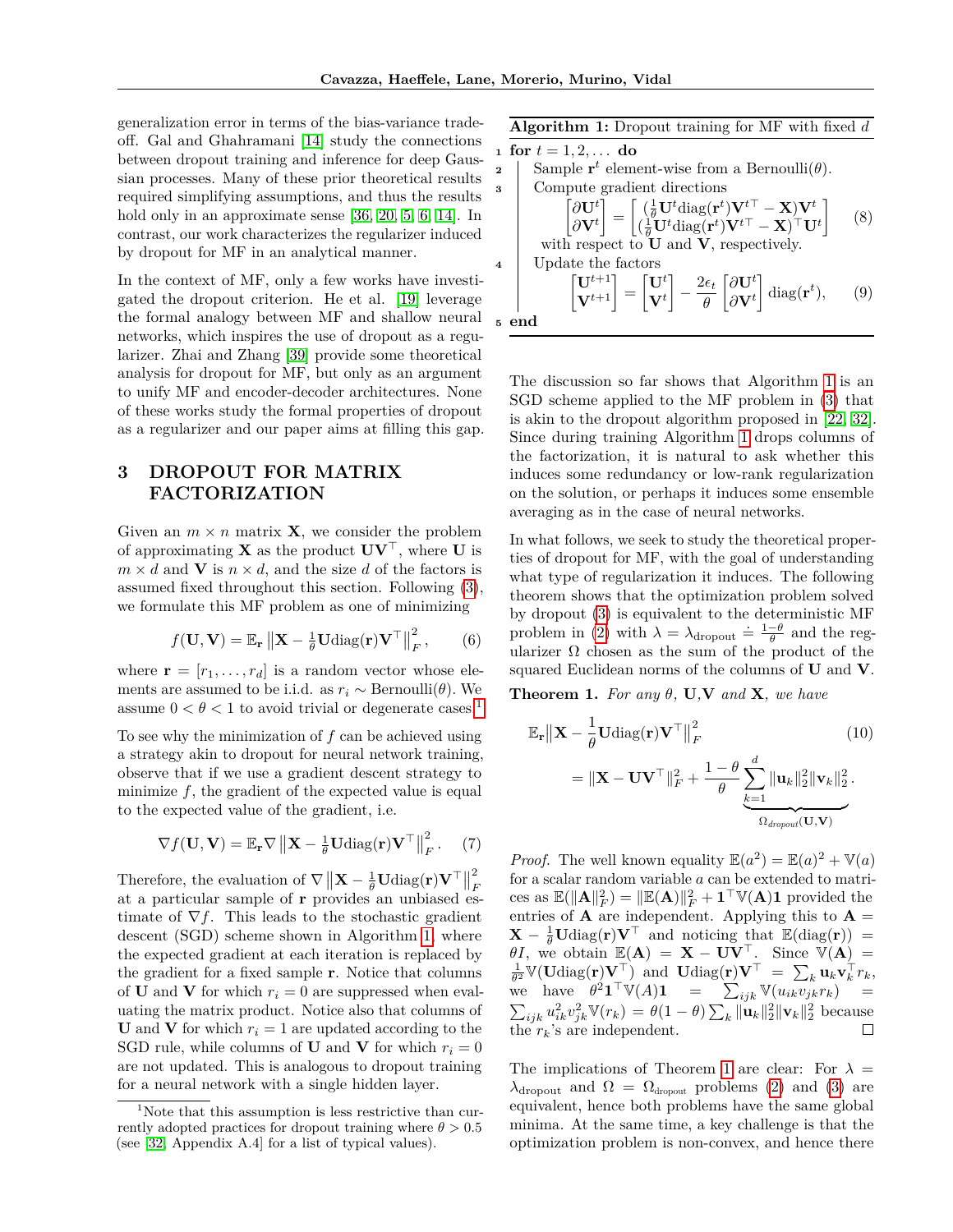is no guarantee that dropout will converge to a local, let alone a global minimizer. Recent work has established guarantees of global optimality for MF problems regularized by the sum of the product of the norms of the columns of the factors [\[27,](#page-9-7) [17,](#page-8-4) [15,](#page-8-5) [16\]](#page-8-7). However, such conditions do not apply to the regularizer  $\Omega_{\rm{dronout}}$ which involves the square of the norms. While the use of squared norms may appear like a very subtle modification, it has an important implication on whether it induces low-rank factorizations or not when the size of the factorization is allowed to vary, as discussed in the next section.

## <span id="page-3-0"></span>**4 CONNECTIONS BETWEEN DROPOUT AND NUCLEAR NORM MINIMIZATION**

In this section, we study properties of the dropout regularizer  $\Omega_{\text{dropout}}$  for MF in the case where the size *d* of the factorization is allowed to vary and is controlled by the  $\Omega_{\text{dropout}}$  regularizer. In particular, we show that when the retain probability is constant, the regularizer  $\Omega_{\text{dropout}}$  promotes over-sized factorizations.

To understand the motivation for allowing the size *d* to be controlled by the regularization, let us first recall that the nuclear norm of a matrix  $\mathbf{A} \in \mathbb{R}^{m \times n}$ , also termed the trace norm or Schatten-Von Neumann 1-norm, is defined as the sum of its singular values  $\|\mathbf{A}\|_{\star} = \sum_{i=1}^{\min(m,n)} \sigma_i(\mathbf{A})$ . The nuclear norm is a popular regularizer for many many machine learning problems [\[38,](#page-9-8) [2,](#page-8-21) [12,](#page-8-22) [11,](#page-8-23) [23,](#page-8-24) [13,](#page-8-25) [27,](#page-9-7) [33\]](#page-9-9), especially to induce low-rank structure. The connection between  $\|\cdot\|_{\star}$  and  $\Omega_{\rm dropout}$  becomes clearer when considering the following variational form of the nuclear norm [\[31,](#page-9-10) [28\]](#page-9-11), where *d* is one of the optimization variables:

$$
\|\mathbf{A}\|_{\star} = \inf_{\substack{d,\mathbf{U}\in\mathbb{R}^{m\times d},\mathbf{V}\in\mathbb{R}^{n\times d} \\ \mathbf{A}=\mathbf{U}\mathbf{V}^{\top}}} \quad \sum_{k=1}^{d} \|\mathbf{u}_k\|_2 \|\mathbf{v}_k\|_2. \tag{11}
$$

This fact is used in  $[4, 3, 17, 16]$  $[4, 3, 17, 16]$  $[4, 3, 17, 16]$  $[4, 3, 17, 16]$  $[4, 3, 17, 16]$  $[4, 3, 17, 16]$  $[4, 3, 17, 16]$  to show that the  $\text{convex optimization problem } \min_{\mathbf{A}} \|\mathbf{X} - \mathbf{A}\|_F^2 + \lambda \|\mathbf{A}\|_*$ is equivalent to the non-convex optimization problem

$$
\min_{d,\mathbf{U}\in\mathbb{R}^{m\times d},\mathbf{V}\in\mathbb{R}^{n\times d}} \|\mathbf{X}-\mathbf{U}\mathbf{V}^{\top}\|_{F}^{2}+\lambda \sum_{k=1}^{d} \|\mathbf{u}_{k}\|_{2}\|\mathbf{v}_{k}\|_{2}
$$
\n(12)

in the sense that if  $(U, V)$  is a local minimizer of the non-convex problem such that for some *k* we have  $u_k = 0$  and  $v_k = 0$ , then  $(U, V)$  is a global minimizer of the non-convex problem and  $\mathbf{A} = \mathbf{U}\mathbf{V}^{\top}$  is a global minimizer of the convex problem.

But what does the variational form of the nuclear norm tell us about the regularizer  $\Omega_{\text{dropout}}$  induced by dropout? Notice the extreme similarity between the functional optimized in [\(11\)](#page-3-1) and  $\Omega_{\text{dropout}}$ : the only difference is that the Euclidean norms of the columns of **U** and **V** are squared in  $\Omega_{\text{dropout}}$ . Naively, one could argue that such difference is extremely subtle and interpret dropout as a low-rank regularizer for MF. However, this is not the case, as we show next.

As an example, suppose we are given an arbitrary factorization of  $\mathbf{A} = \mathbf{U}\mathbf{V}^{\top}$  of size *d*. Then, we can construct a new factorization of **A** of size 2*d* which reduces the dropout regularizer by a factor of two. Specifically,

$$
\Omega_{\text{dropout}}\left(\tfrac{\sqrt{2}}{2}[\mathbf{U},\mathbf{U}],\tfrac{\sqrt{2}}{2}[\mathbf{V},\mathbf{V}]\right)=\frac{1}{2}\Omega_{\text{dropout}}(\mathbf{U},\mathbf{V}).\ (13)
$$

This shows that the regularizer  $\Omega_{\text{dropout}}$  does not penalize the size of the factorization. On the contrary, it encourages factorizations with a large number of columns, as we can always reduce the value of  $\Omega_{\rm dropout}$ by increasing the number of columns. This provides the main argument to prove the following proposition.

<span id="page-3-2"></span>**Proposition 1.** *The infimum of the dropout regularizer for a variable size factorization is equal to zero, i.e.,*

<span id="page-3-3"></span>
$$
0 = \inf_{\substack{d,\mathbf{U}\in\mathbb{R}^{m\times d},\mathbf{V}\in\mathbb{R}^{n\times d} \\ \mathbf{A}=\mathbf{U}\mathbf{V}^{\top}}} \quad \sum_{k=1}^d \|\mathbf{u}_k\|_2^2 \|\mathbf{v}_k\|_2^2. \tag{14}
$$

As a consequence, in the context of MF with variable size *d*, using dropout with a constant retain probability *θ* does nothing to limit the size of the factorization. This is because the optimization problem solved by dropout [\(3\)](#page-1-0) is equivalent to the regularized factorization problem [\(4\)](#page-1-1), which is always reduced in value by increasing the number of columns in (**U***,* **V**). To address this issue, in the next section we study dropout using a retain probability  $\theta(d)$  that decreases with *d*, and show that in this case  $\frac{1-\theta}{\theta} \Omega_{\text{dropout}}$  induces low-rank regularization via the square of the nuclear norm  $\|\mathbf{A}\|^2_{\star}$ .

<span id="page-3-1"></span>**Remark 1.** *The drawback of dropout regularization discussed in Proposition [1](#page-3-2) does not contradict the excellent performance that dropout shows in practice [\[39,](#page-9-2) [19\]](#page-8-12). This is because the drawback occurs in the context of MF with variable d, while prior work has used dropout in the context of a fixed d. Elucidating the properties of* Ω*dropout for a fixed d remains an open problem.*

**Remark 2.** *While in this section we discussed the properties of dropout for MF with variable d, we did not discuss how to modify dropout to also find the optimal d. This is because this paper focuses on the theoretical connections between different formulations for MF, not on algorithms. That being said, in our experiments we draw inspiration from the meta-algorithm for MF presented in [\[16\]](#page-8-7), where the d is increased until a globally*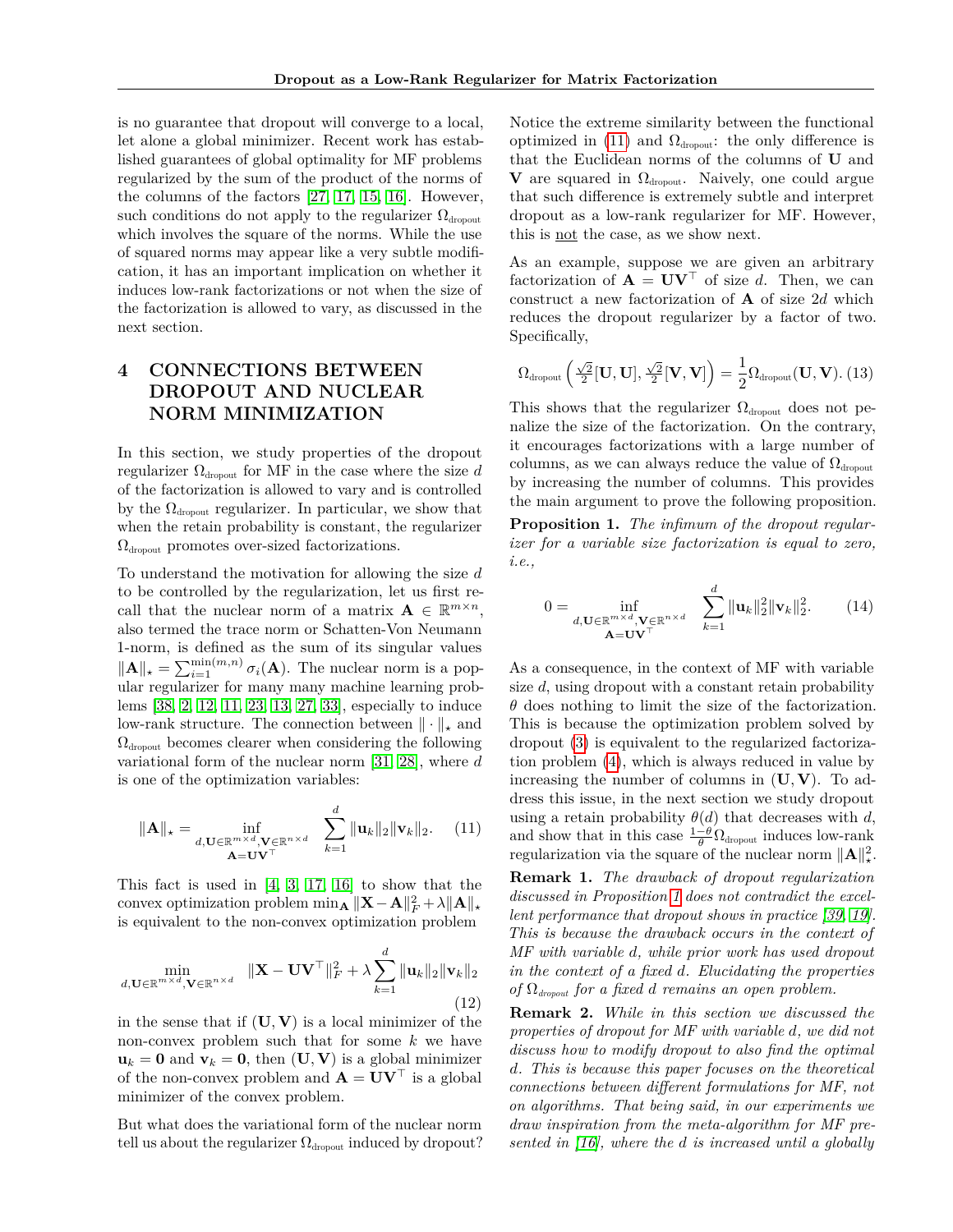*optimal factorization is found. This requires, however, a method for checking that the optimal d has been found, which is briefly discussed in the next section.*

## <span id="page-4-0"></span>**5 VARIABLE DROPOUT RATE FOR LOW-RANK REGULARIZATION**

In this section, we establish a connection between the matrix approximation problem in [\(1\)](#page-0-0) and dropout for MF, which, as explained in the previous section, can be formulated either as [\(3\)](#page-1-0) or as its fully determinis-tic counterpart [\(2\)](#page-0-1) with  $\Omega = \Omega_{\text{dropout}}$ . To make this connection, we explore the question of whether there exists a way to choose the retain probability  $\theta$  in such a way that the regularization  $\frac{1-\theta}{\theta} \Omega_{\text{dropout}}$  limits the size of the factorization, *d*, as in nuclear norm regularization, and hence avoid the pathological situation described in Proposition [1](#page-3-2) that promotes over-sized factorizations.

Specifically, for a given  $p, 0 < p < 1$ , we define

$$
\theta(d) = \frac{p}{d - (d - 1)p},\tag{15}
$$

where *d* refers to the number of columns in **U** and **V** in the factorization  $\mathbf{A} = \mathbf{U}\mathbf{V}^{\top}$ . Here, we have modified the retain probability  $\theta$  to be a function of *d*, while also depending on a hyper-parameter  $p \in (0,1)$ . With this choice for  $\theta$ , the parameter  $\lambda = \frac{1-\theta}{\theta}$  becomes  $\lambda = d\frac{1-p}{p}$ . In other words, the regularization weight  $\lambda$  increases linearly with the size of the factorization. It is easily shown that this choice corrects the pathology in [\(14\)](#page-3-3).

Beyond this basic result, we can also show that a variable dropout rate induces low-rank regularization. Specifically, we have the following result.

<span id="page-4-4"></span>**Proposition 2.** *For*  $\theta = \theta(d)$  *as defined in* [\(15\)](#page-4-1)*, then the lower convex envelope of*

$$
\Lambda(\mathbf{A}) = \inf_{d, \mathbf{U} \in \mathbb{R}^{m \times d}, \mathbf{V} \in \mathbb{R}^{n \times d}} \frac{1 - \theta(d)}{2\theta(d)} \Omega_{\text{dropout}}(\mathbf{U}, \mathbf{V}) \tag{16}
$$

*is given by*  $\frac{1-p}{2p} \|\mathbf{A}\|_{*}^{2}$ .

*Proof.* Recall that the convex envelope of a function *f* is the largest closed, convex function *g* such that  $g(x) \leq f(x)$  for all *x* and is given by  $g = (f^*)^*$ , where *f*<sup>\*</sup> denotes the Fenchel dual of *f*, defined as  $f^*(q)$  ≡  $\sup_x \langle q, x \rangle - f(x)$ . Note that  $\Lambda(A)$  can be equivalently written as

$$
\Lambda(\mathbf{A}) = \inf_{\substack{d \ge \rho(\mathbf{A}) \\ \mathbf{U} \in \mathbb{R}^{m \times d} \\ \mathbf{V} \in \mathbb{R}^{n \times d}}} \frac{\lambda_d}{2} \|\mathbf{w}\|_2^2 \text{ s.t. } \sum_{\substack{(\|\mathbf{u}_k\|_2, \|\mathbf{v}_k\|_2) \le (1,1) \\ \mathbf{v} \in \mathbb{R}^d}} \nu_k \mathbf{u}_k \mathbf{v}_k^T = \mathbf{A}
$$
\n
$$
\mathbf{V} \in \mathbb{R}^{n \times d} \tag{17}
$$

where  $\lambda_d = d(1-p)/p$ . This gives the Fenchel dual

$$
\Lambda^*(\mathbf{Q}) = \sup_{\substack{d, \mathbf{w} \in \mathbb{R}^d \\ \mathbf{U} \in \mathbb{R}^{m \times d} \\ \mathbf{v} \in \mathbb{R}^{n \times d}}} \sum_{k=1}^d w_k \langle \mathbf{Q}, \mathbf{u}_k \mathbf{v}_k^T \rangle - \frac{\lambda_d}{2} ||\mathbf{w}||_2^2
$$
\n
$$
\text{(18)}
$$
\n
$$
\text{s.t. } (||\mathbf{u}_k||_2, ||\mathbf{v}_k||_2) \leq (1, 1) \quad \forall k.
$$

If we define the vector  $\mathbf{B}_d(\mathbf{U}, \mathbf{V}) \in \mathbb{R}^d$  as

<span id="page-4-3"></span><span id="page-4-2"></span>
$$
\mathbf{B}_{d}(\mathbf{U}, \mathbf{V}) = \begin{bmatrix} \langle \mathbf{Q}, \mathbf{u}_{1} \mathbf{v}_{1}^{T} \rangle \\ \cdots \\ \langle \mathbf{Q}, \mathbf{u}_{d} \mathbf{v}_{d}^{T} \rangle \end{bmatrix}, \quad (19)
$$

then from [\(18\)](#page-4-2) we have that

**u**∈R*m,***v**∈R*<sup>n</sup>*

<span id="page-4-1"></span>
$$
\Lambda^*(\mathbf{Q}) = \sup_{\substack{d, \mathbf{w} \in \mathbb{R}^{d} \\ \mathbf{U} \in \mathbb{R}^{m \times d} \\ \mathbf{w} \in \mathbb{R}^{n \times d}}} \langle \mathbf{B}_d(\mathbf{U}, \mathbf{V}), \mathbf{w} \rangle - \frac{\lambda_d}{2} ||\mathbf{w}||_2^2 \qquad (20)
$$
  
\n
$$
\mathbf{U} \in \mathbb{R}^{m \times d} \\ \text{s.t. } (||\mathbf{u}_k||_2, ||\mathbf{v}_k||_2) \le (1, 1) \quad \forall k
$$
  
\n
$$
= \sup_{\substack{d \\ \mathbf{U} \in \mathbb{R}^{m \times d} \\ \mathbf{V} \in \mathbb{R}^{n \times d}}} \frac{1}{2\lambda_d} ||\mathbf{B}_d(\mathbf{U}, \mathbf{V})||_2^2 \qquad (21)
$$
  
\n
$$
\mathbf{U} \in \mathbb{R}^{m \times d} \\ \text{s.t. } (||\mathbf{u}_k||_2, ||\mathbf{v}_k||_2) \le (1, 1) \quad \forall k.
$$

where the final equality comes from noting that the supremum w.r.t. **w** is the definition of the Fenchel dual of the squared  $\ell_2$  norm evaluated at  $\mathbf{B}_d(\mathbf{U}, \mathbf{V})$ .

Now, from [\(21\)](#page-4-3) and the definition of  $\mathbf{B}_d(\mathbf{U}, \mathbf{V})$  note that for a fixed value of  $d$ , [\(21\)](#page-4-3) is optimized w.r.t. (**U**, **V**) by choosing all the columns of (**U***,* **V**) to be equal to the maximum singular vector pair, given by the solution to

$$
\sup_{\mathbb{R}^m,\mathbf{v}\in\mathbb{R}^n} \langle \mathbf{Q}, \mathbf{u}\mathbf{v}^T \rangle \quad \text{s.t.} \quad (\|\mathbf{u}\|_2, \|\mathbf{v}\|_2) \le (1,1). \tag{22}
$$

Note also that for this optimal choice of  $(U, V)$  we have that  $\mathbf{B}_d(\mathbf{U}, \mathbf{V}) = \sigma(\mathbf{Q}) \mathbf{1}_d$  where  $\sigma(\mathbf{Q})$  denotes the largest singular value of **Q** and  $\mathbf{1}_d$  is a vector of all ones of size *d*. Plugging this in [\(21\)](#page-4-3) and recalling the definition of  $\lambda_d = d(1-p)/p$  gives

$$
\Lambda^*(\mathbf{Q}) = \sup_d \frac{1}{2\lambda_d} ||\sigma(\mathbf{Q})\mathbf{1}_d||_2^2 = \sup_d \frac{\sigma^2(\mathbf{Q})d}{2\lambda_d}
$$
  
= 
$$
\left(\frac{p}{1-p}\right) \frac{\sigma^2(\mathbf{Q})}{2}.
$$
 (23)

The result then follows by exploiting the well-known duality between the spectral norm (largest singular value) and the nuclear norm, as well as the basic properties of the Fenchel dual.  $\Box$ 

Recall from [\(14\)](#page-3-3) that for a fixed dropout rate,  $\Omega_{\rm dropout}$ does not act to constrain the number of factors in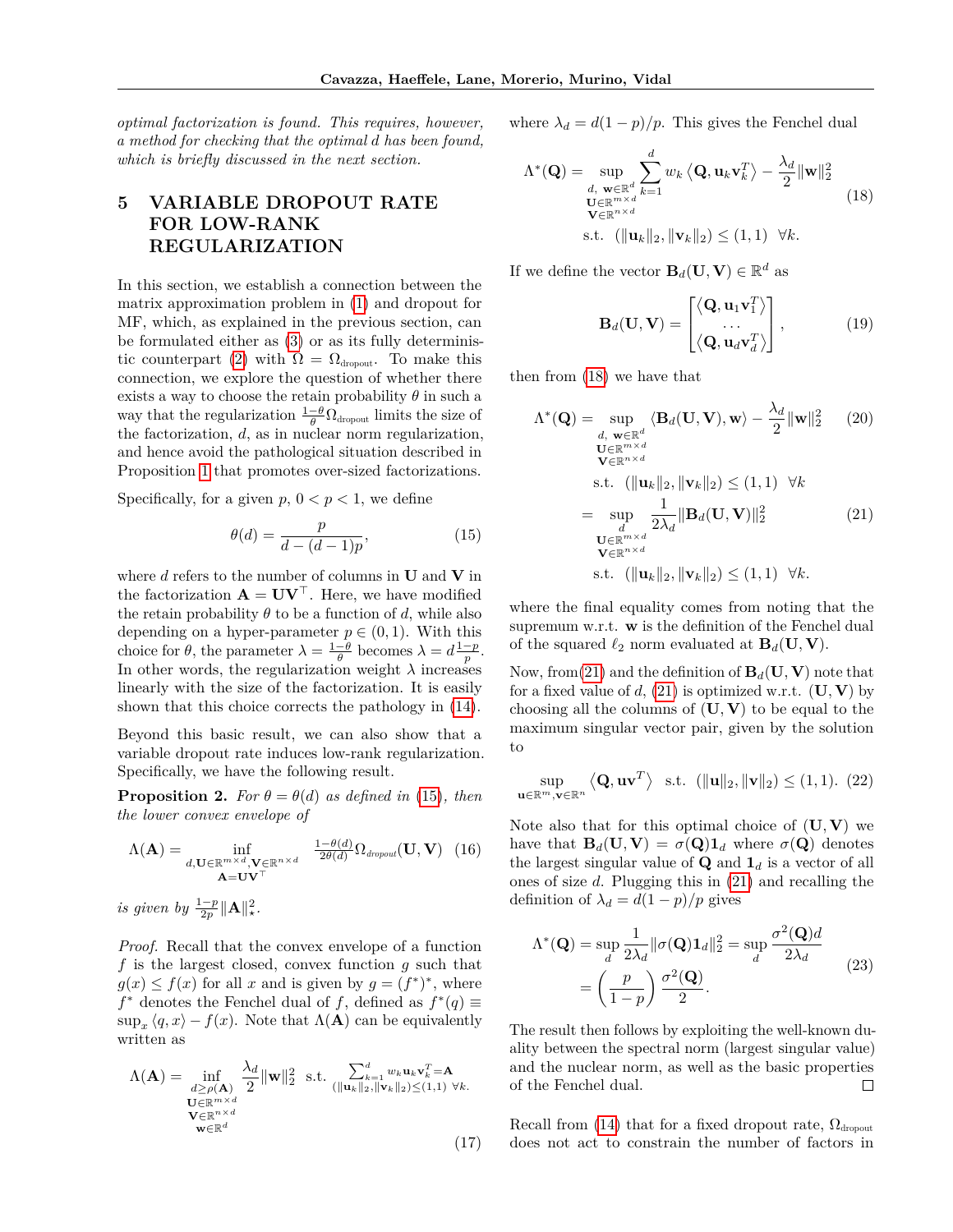**U***,* **V**. However, as shown by the above result, once the dropout rate is adjusted as a function of *d* as given by [\(15\)](#page-4-1) then the regularization is globally lowerbounded by the (squared) nuclear norm, ensuring that the regularization will never trivially be identically 0.

Additionally, by exploiting the link between the squared nuclear norm and dropout regularization provided by Proposition [2,](#page-4-4) we can provide a stronger theoretical result, which, establishes a direct connection between dropout for MF with variable size and squared nuclear norm regularization.

<span id="page-5-1"></span>**Theorem 2.** *Let*  $\mathbf{U}^{\text{opt}} \in \mathbb{R}^{m \times d^{\text{opt}}}$  and  $\mathbf{V} \in \mathbb{R}^{n \times d^{\text{opt}}}$  be *the optimal factors that achieve the global minimum of the dropout MF problem given by*

$$
\min_{\mathbf{U}, \mathbf{V}, d} \mathbb{E}_{\mathbf{r}} \left\| \mathbf{X} - \frac{1}{\theta(d)} \mathbf{U} \text{diag}(\mathbf{r}) \mathbf{V}^{\top} \right\|_{F}^{2} = \tag{24}
$$

$$
\min_{\mathbf{U}, \mathbf{V}, d} \|\mathbf{X} - \mathbf{U}\mathbf{V}^{\top}\|_{F}^{2} + \frac{1 - \theta(d)}{\theta(d)} \sum_{k=1}^{d} \|\mathbf{u}_{k}\|_{2}^{2} \|\mathbf{v}_{k}\|_{2}^{2} (25)
$$

*with*  $\theta = \theta(d)$  *as in* [\(15\)](#page-4-1) *for some fixed hyper-parameter*  $p \in (0, 1)$ *. Then*  $\mathbf{A}^{\text{opt}} = (\mathbf{U}^{\text{opt}})(\mathbf{V}^{\text{opt}})^{\top}$  *is the global minimizer of*

<span id="page-5-2"></span>
$$
\min_{\mathbf{A}} \left[ \|\mathbf{X} - \mathbf{A}\|_F^2 + \frac{1-p}{p} \|\mathbf{A}\|_{\star}^2 \right].
$$
 (26)

Theorem [2](#page-5-1) provides not only a link between matrix factorization [\(2\)](#page-0-1) and matrix approximation [\(1\)](#page-0-0), but also insight into the effects of dropout regularization in promoting low-rank solutions. In particular, we note that this result implies that if the dropout rate is adapted to the number of columns in **U**, **V** then solutions to the dropout regularized problems will be equivalent to regularization via the squared nuclear norm.

As a final remark, since the objective function of [\(26\)](#page-5-2) is strictly convex, the existence and uniqueness of the global minimizer of [\(26\)](#page-5-2) is guaranteed and, moreover, it can be expressed through the following closed form solution.

<span id="page-5-5"></span>**Theorem 3.** Let  $X = L\Sigma R^{\top}$  be the singular value *decomposition of* **X***. The optimal solution* **A**opt *to* [\(26\)](#page-5-2) *is given by*

$$
\mathbf{A}^{\text{opt}} = \mathbf{L} \mathcal{S}_{\mu}(\mathbf{\Sigma}) \mathbf{R}^{\top},\tag{27}
$$

*where*  $S_\mu(\sigma) = \max(\sigma - \mu, 0)$  *defines the shrinkage thresholding operator*[2](#page-5-3) *[\[34\]](#page-9-12) applied entrywise to the*

*singular values*  $\sigma_i(\mathbf{X})$  *of* **X** *and* 

<span id="page-5-4"></span>
$$
\mu = \frac{1 - p}{p + (1 - p)\bar{d}} \sum_{i=1}^{\bar{d}} \sigma_i(\mathbf{X})
$$
\n(28)

*where*  $\bar{d}$  *denotes the largest integer such that* 

$$
\sigma_{\bar{d}}(\mathbf{X}) > \frac{1-p}{p+(1-p)\bar{d}} \sum_{i=1}^{\bar{d}} \sigma_i(\mathbf{X}).
$$
\n(29)

The convex lower bound [\(26\)](#page-5-2) to dropout for MF allows a closed-form solution for the dropout problem in terms of the singular value decomposition of **X**, which we exploit to verify our analysis experimentally in the next section. In particular, this result implies that for dropout regularization in MF problems, one solution is to take the singular vectors of **X** and shrink singular values via the shrinkage thresholding operator  $S_{\mu}$  where  $\mu$  is data dependent. Moreover, in this computation one must also find the optimal value of  $d$ , which likewise corresponds to the optimal size of the **U**, **V** factors.

We can interpret the latter points as follows: using dropout regularization for MF where the size of the factors is controlled via regularization acts as a dimensionality reduction technique very closely to related to PCA [\[34\]](#page-9-12). However, two differences arise: first, the number of principal components is not (heuristically) fixed but dropout learns it to be the value of  $d^{\text{opt}} = \overline{d}$ in [\(29\)](#page-5-4). Second, the top  $\bar{d}$  singular values are not directly used for the projection, but, instead, we shrink them in a way that is adaptively induced by the data itself as in standard nuclear norm regularization. From this connection between dropout for MF and this data dependent adaptive PCA described above, we conclude that dropping out columns in the factors acts as a regularizer which promotes spectral sparsity for low-rank solutions.

### <span id="page-5-0"></span>**6 NUMERICAL SIMULATIONS**

This section validates our theoretical predictions about the connections between the stochastic, deterministic, and squared nuclear norm regularized formulations of MF through experiments on synthetic and real data.

**Stochastic vs. deterministic reformulations of dropout.** In this first experiment, we verify the equivalence between the stochastic optimization problem [\(3\)](#page-1-0) and its deterministic counterpart [\(2\)](#page-0-1), in which  $\Omega = \Omega_{\text{dropout}}$ . To do so, we constructed a synthetic data matrix  $\dot{\mathbf{X}} = \mathbf{U}_0 \mathbf{V}_0^{\top}$ , where  $\mathbf{U}_0 \in \mathbb{R}^{m \times d}$ ,  $\mathbf{V}_0 \in \mathbb{R}^{n \times d}$ ,  $m = n = 100$  and  $d = 160$ . The entries of  $U_0$  and  $V_0$ were sampled from a  $\mathcal{N}(0, \varsigma^2)$  Gaussian distribution with standard deviation 0*.*1. Both the stochastic and

<span id="page-5-3"></span><sup>&</sup>lt;sup>2</sup>For a general scalar *x*, one usually defines  $S_\mu(x) =$  $sgn(x) \max(|x| - \mu, 0)$ , but, here, due to the non-negativity of the singular values  $\sigma > 0$ , we will exploit the simplified expression  $S_\mu(\sigma) = \max(\sigma - \mu, 0)$ .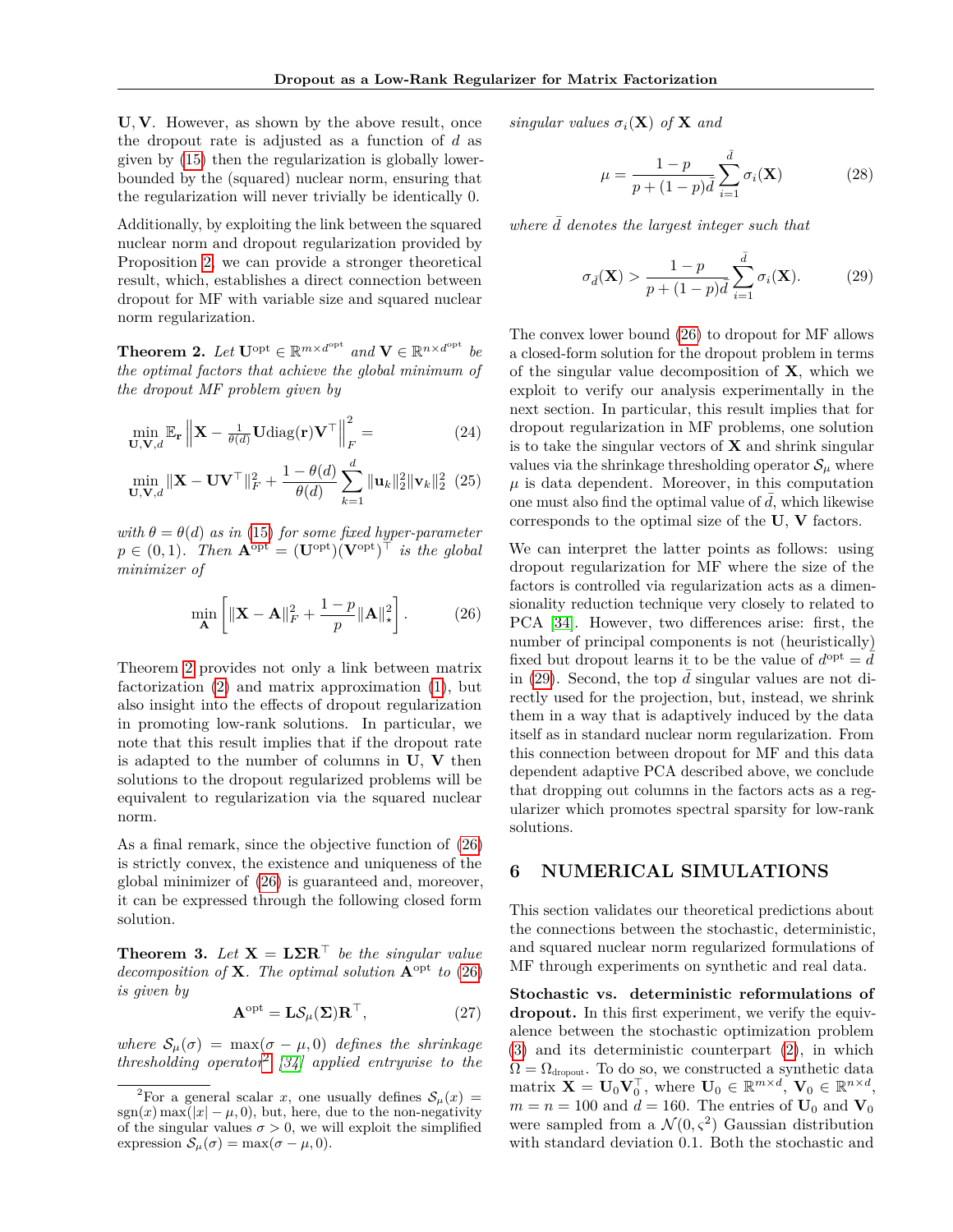deterministic formulations of dropout were solved by 10,000 iterations of gradient descent with diminishing  $O(\frac{1}{t})$  lengths for the step size. In the stochastic setting, we approximated the objective in [\(3\)](#page-1-0) and its gradient by sampling a new Bernoulli vector **r** at each iteration of Algorithm [1.](#page-2-2)

Figure [1](#page-7-0) plots the objective curves for the stochastic and deterministic dropout formulations for different choices of the retain rate  $\theta = 0.1, 0.3, 0.5, 0.7, 0.9$ . We observe that across all choices of  $\theta$ , the deterministic objective [\(2\)](#page-0-1) tracks the apparent expected value that is computed in [\(3\)](#page-1-0). This validates the claim of Theorem [1](#page-2-3) that the two formulations are equivalent.

**Evaluating connections to the nuclear norm.** In a second experiment, we validate the equivalence between  $\Omega_{\rm dropout}$  and squared nuclear norm regularization for variable size factorizations (Theorem [2\)](#page-5-1). To do so, we constructed a synthetic dataset **X** consisting of a low-rank matrix combined with dense Gaussian noise. Specifically, we let  $\mathbf{X} = \mathbf{U}_0 \mathbf{V}_0^\top + \mathbf{Z}_0$  where  $\mathbf{U}_0, \mathbf{V}_0 \in \mathbb{R}^{100 \times 10}$  and  $\mathbf{Z}_0 \in \mathbb{R}^{100 \times 100}$  contain entries drawn from a normal distribution  $\mathcal{N}(0, \varsigma^2)$ , with  $\varsigma = 0.1$ for  $U_0$ ,  $V_0$  and  $\varsigma = 0.01$  for  $Z_0$ . We then compared the regularization performance of the squared nuclear norm with that of  $\Omega_{\text{dropout}}$ , both with a fixed  $\theta = 0.9$ and an adaptive  $\theta = \theta(d)$  ( $p = 0.9$ ). Algorithm [1](#page-2-2) was used to solve the  $\Omega_{\text{dropout}}$  regularized problems, while for the squared nuclear norm we computed the closed form solution of Theorem [3.](#page-5-5)

Figure [2](#page-7-1) plots the singular values for the optimal solution to each of the three problems. We observe first that without adjusting  $\theta$ , dropout regularization has little effect on the rank of the solution. The smallest singular values are still relatively large and not shifted significantly compared to the singular values of the original data. This is consistent with the idea of Proposition [1](#page-3-2) that traditional dropout is a poor regularizer when *d* is allowed to vary. On the other hand, by adjusting the dropout rate to the size of the factorization we find that consistent with Theorem [2,](#page-5-1) the regularization behavior of  $\Omega_{\text{dropout}}$  closely matches that of the squared nuclear norm, and moreover both formulations are able to recover the rank of the noisefree data  $(\text{rank}(\mathbf{U}_0 \mathbf{V}_0^{\top}) = 10)$ . Furthermore, across the choices for *d*, the relative Frobenius distances between the solutions of these two methods are very small (between  $10^{-6}$  and  $10^{-2}$ ). Taken together, our theoretical predictions and experimental results suggest that adapting the dropout rate to the size of the factorization is potentially critical to ensuring the effectiveness of dropout as a regularizer and in limiting the degrees of freedom of the model.

### **Matrix factorization meets approximation with**

**dropout.** In a final experiment, we compared the quality of  $\Omega_{\rm dropout}$  and squared nuclear norm regularization in a low-rank approximation task using images of handwritten digits. Here the data matrix **X** contains 55K 28×28 images from the MNIST training set. Preprocessing steps include min-max normalization and vectorization. In this experiment we fixed the size of the factorization to  $d = 40$ .

We solved the  $\Omega_{\text{dropout}}$  regularized problem [\(4\)](#page-1-1) by full gradient descent with a fixed learning rate  $\epsilon = 10^{-4}$ . In order to better cope with the non-convexity of the problem, we updated the factors **U** and **V** in an alternating fashion. We performed the following updating scheme: we applied 50 gradient updates to **U** with **V** fixed, followed by 50 updates to **V** with **U** fixed. The previous updating scheme was repeated for 1000 times overall. We computed the solution to the squared nuclear norm problem [\(26\)](#page-5-2) in closed form following Theorem [3.](#page-5-5)

In Figure [3](#page-7-2) we compare samples of the original MNIST data to their reconstructions obtained through either  $\Omega_{\rm dropout}$  or the equivalent squared nuclear norm regularization, using fixed dropout rates  $\theta = 0.5$  and  $\theta = 0.8$ . Visually, the two sets of reconstructions are nearly identical. Numerically, mean squared difference between the factorizations  $\mathbf{U}\mathbf{V}^{\top}$  for the two formulations are within 10<sup>−</sup><sup>3</sup> . Moreover, both formulations are able to represent the data reasonably well, achieving mean reconstruction error at most  $10^{-2}$ , despite the simplicity of the linear low-rank approximation model.

### <span id="page-6-0"></span>**7 CONCLUSIONS**

We have presented a theoretical analysis of dropout as a regularization strategy for matrix factorization (MF). We showed that the dropout algorithm for MF is a stochastic gradient descent strategy applied to a stochastic objective in which Bernoulli random variables are used to drop columns of the factors. We also showed that the expected value of the stochastic objective is equal to a purely deterministic objective with a regularizer which is equal to the sum of the product of the squared norms of the columns of the factors. When the factorization size is allowed to vary, we showed that using dropout with a fixed dropout rate is not sufficient to limit the size of the factorization. To address this issue, we proposed a dropout strategy that adjusts the dropout rate based on the size of the factorization, and showed that this induces a regularizer that is closely related to the squared nuclear norm. Finally, we presented experimental results that confirmed our theoretical predictions.

**Acknowledgements.** The authors acknowledge the financial support of the grants NSF 1618485, ARO MURI W911NF-17-1-0304, and IARPA 54663-Z9108203.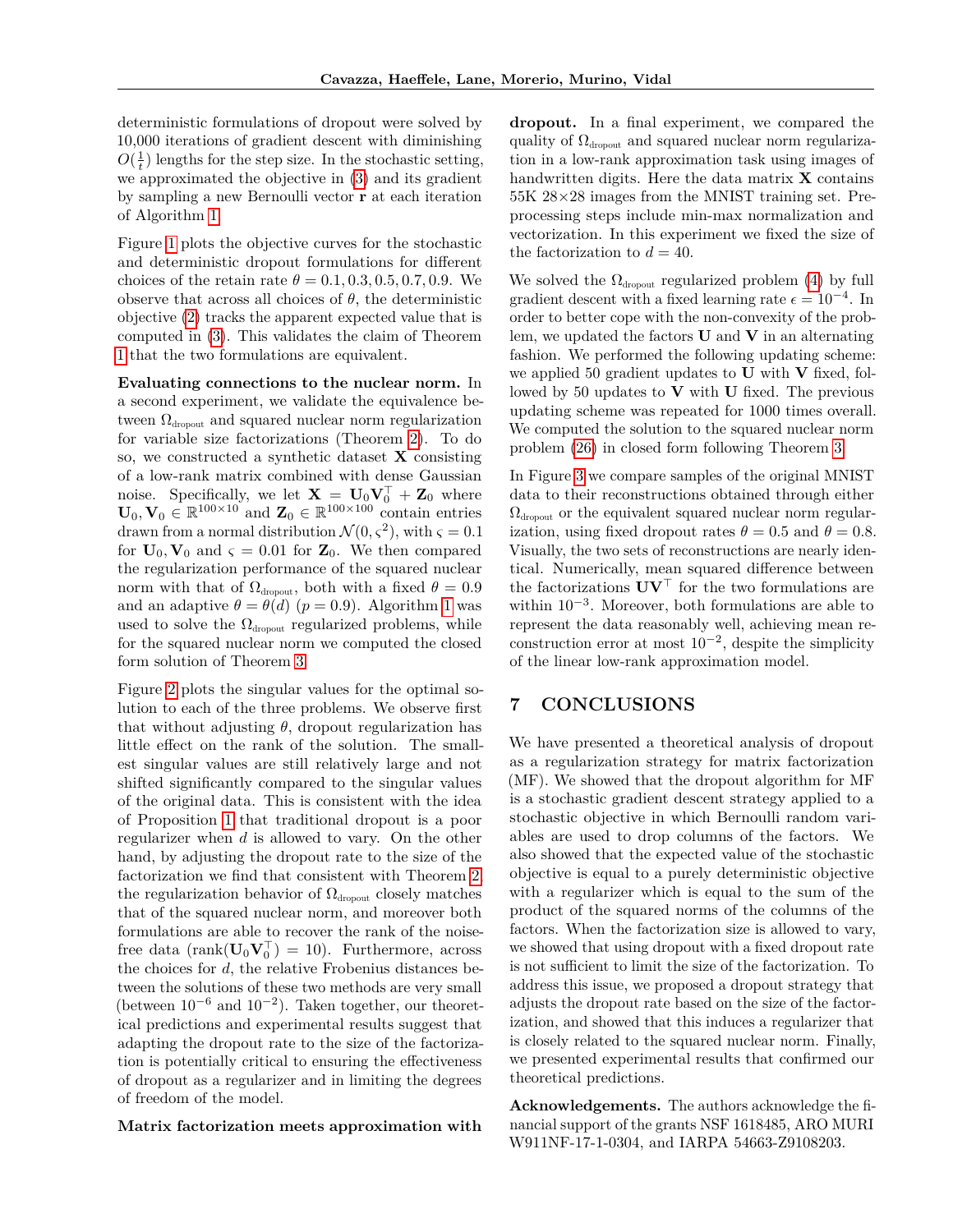

Figure 1: For  $\theta \in \{0.1, 0.3, 0.5, 0.7, 0.9\}$  and  $d = 160$  we compare dropout for MF [\(3\)](#page-1-0) (blue) and its deterministic counterpart [\(2\)](#page-0-1) (red). The exponential moving average of the stochastic objective is in cyan. Best viewed in color.

<span id="page-7-0"></span>

Figure 2: Singular values in log-scale corresponding to the optimal solutions of the three regularization schemes considered: fixed dropout rate of  $\theta = 0.9$  (black), adaptive dropout  $\theta = \theta(d)$  as [\(15\)](#page-4-1) with  $p = 0.9$  (gray), and the nuclear-norm squared closed-form optimization as in Proposition [2](#page-4-4) (green). Best viewed in color.

<span id="page-7-1"></span>

<span id="page-7-2"></span>Figure 3: Low-rank approximation of MNIST digits using dropout  $(\Omega_{\rm dropout})$  and squared nuclear norm  $(\|\cdot\|_{\star}^2)$ regularization, with  $\theta = 0.5$  and  $\theta = 0.8$ .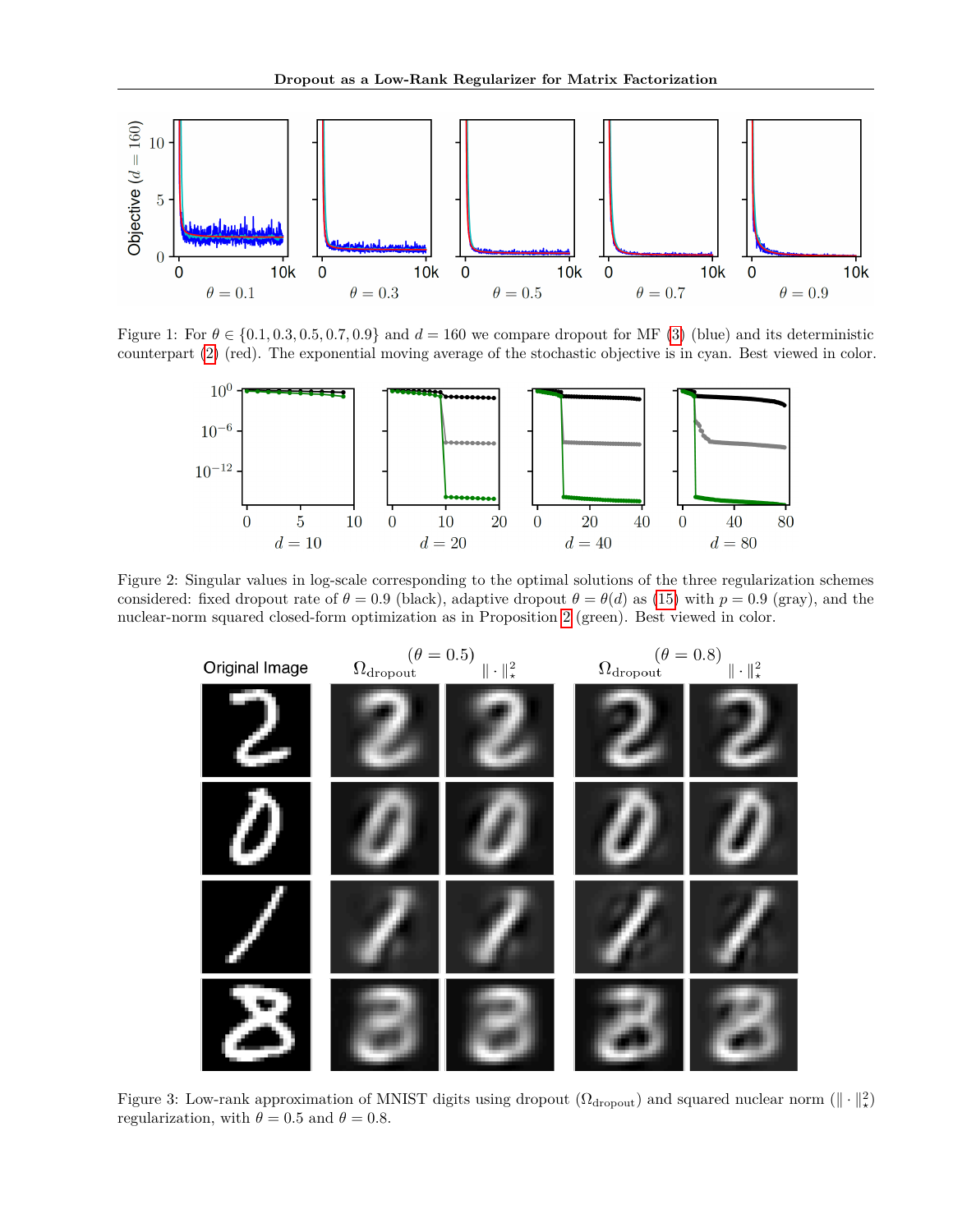### **References**

- <span id="page-8-18"></span>[1] A. Achille and S. Soatto. Information Dropout: learning optimal representations through noisy computation. *ArXiv e-prints*, November 2016.
- <span id="page-8-21"></span>[2] Andreas Argyriou, Theodoros Evgeniou, and Massimiliano Pontil. Convex multi-task feature learning. *Machine Learning*, 73(3):243–272, Dec 2008.
- <span id="page-8-3"></span>[3] F. Bach. Convex relaxations of structured matrix factorizations. In *CoRR:1309.3117v1*, 2013.
- <span id="page-8-2"></span>[4] F. Bach, J. Mairal, and J. Ponce. Convex sparse matrix factorizations. In *CoRR:0812.1869v1*, 2008.
- <span id="page-8-9"></span>[5] P. Baldi and P. Sadowski. Understanding dropout. In *Neural Information Processing Systems*, 2013.
- <span id="page-8-10"></span>[6] P. Baldi and P. Sadowski. The dropout learning algorithm. In *Artificial Intelligence*, 2014.
- <span id="page-8-16"></span>[7] Justin Bayer, Christian Osendorfer, and Nutan Chen. On fast dropout and its applicability to recurrent networks. In *CoRR:1311.0701*, 2013.
- <span id="page-8-14"></span>[8] Yoshua Bengio, Jérôme Louradour, Ronan Collobert, and Jason Weston. Curriculum learning. In *International Conference in Machine Learning*, 2009.
- <span id="page-8-13"></span>[9] Chris M. Bishop. Training with noise is equivalent to Tikhonov regularization. *Neural Computation*, 7(1):108–116, 1995.
- <span id="page-8-1"></span>[10] A. Del Bue, J. Xavier, L. Agapito, and M. Paladini. Bilinear modeling via augmented lagrange multipliers (BALM). *IEEE Transactions on Pattern Analysis and Machine Intelligence*, 34(8):1496–1508, 2012.
- <span id="page-8-23"></span>[11] Ricardo S Cabral, Fernando Torre, João P Costeira, and Alexandre Bernardino. Matrix completion for multi-label image classification. In *Advances in Neural Information Processing Systems*, pages 190–198, 2011.
- <span id="page-8-22"></span>[12] Emmanuel J. Candès and Benjamin Recht. Exact matrix completion via convex optimization. *Foundations of Computational Mathematics*, 9(6):717, Apr 2009.
- <span id="page-8-25"></span>[13] Emmanuel J Candès and Terence Tao. The power of convex relaxation: Near-optimal matrix completion. *IEEE Transactions on Information Theory*, 56(5):2053–2080, 2010.
- <span id="page-8-11"></span>[14] Yarin Gal and Zoubin Ghahramani. Dropout as a Bayesian approximation: Representing model uncertainty in deep learning. In *Proceedings of the*

*33rd International Conference on Machine Learning (ICML-16)*, 2016.

- <span id="page-8-5"></span>[15] Benjamin D. Haeffele and René Vidal. Global optimality in tensor factorization, deep learning, and beyond. In *CoRR abs/1506.07540*, 2015.
- <span id="page-8-7"></span>[16] Benjamin D. Haeffele and René Vidal. Structured low-rank matrix factorization: Global optimality, algorithms, and applications. In *CoRR abs/1708.07850*, 2017.
- <span id="page-8-4"></span>[17] Benjamin D. Haeffele, Eric Young, and René Vidal. Structured low-rank matrix factorization: Optimality, algorithm, and applications to image processing. In *International Conference in Machine Learning*, 2014.
- <span id="page-8-6"></span>[18] Benjamin D. Haeffele, Eric Young, and René Vidal. Global optimality in neural network training. In *IEEE Conference in Computer Vision and Pattern Recognition*, 2017.
- <span id="page-8-12"></span>[19] Zhicheng He, Jie Liu, Caihua Liu, Yuan Wang, Airu Yin, and Yalou Huang. *Dropout Nonnegative Matrix Factorization for Independent Feature Learning*, pages 201–212. Springer, Cham, 2016.
- <span id="page-8-20"></span>[20] David P. Helmbold and Philip M. Long. On the inductive bias of dropout. *Journal of Machine Learning Research*, 16:3403–3454, 2015.
- <span id="page-8-0"></span>[21] G. E. Hinton and R. R. Salakhutdinov. Reducing the dimensionality of data with neural networks. *Science*, 313(5786):504–507, 2006.
- <span id="page-8-8"></span>[22] Geoffrey E. Hinton, Nitish Srivastava, Alex Krizhevsky, Ilya Sutskever, and Ruslan Salakhutdinov. Improving neural networks by preventing co-adaptation of feature detectors. *CoRR*, abs/1207.0580, 2012.
- <span id="page-8-24"></span>[23] Cho-Jui Hsieh and Peder Olsen. Nuclear norm minimization via active subspace selection. In *International Conference in Machine Learning*, pages 575–583, 2014.
- <span id="page-8-17"></span>[24] Ba Jimmy and Brendan Frey. Adaptive dropout for training deep neural networks. In *NIPS*, 2016.
- <span id="page-8-15"></span>[25] Zhe Gong Li and Tianbao Boqing Yang. Improved dropout for shallow and deep learning. In *Neural Information Processing Systems*, 2016.
- <span id="page-8-19"></span>[26] Pietro Morerio, Jacopo Cavazza, Riccardo Volpi, René Vidal, and Vittorio Murino. Curriculum dropout. In *International Conference on Computer Vision*, 2017.